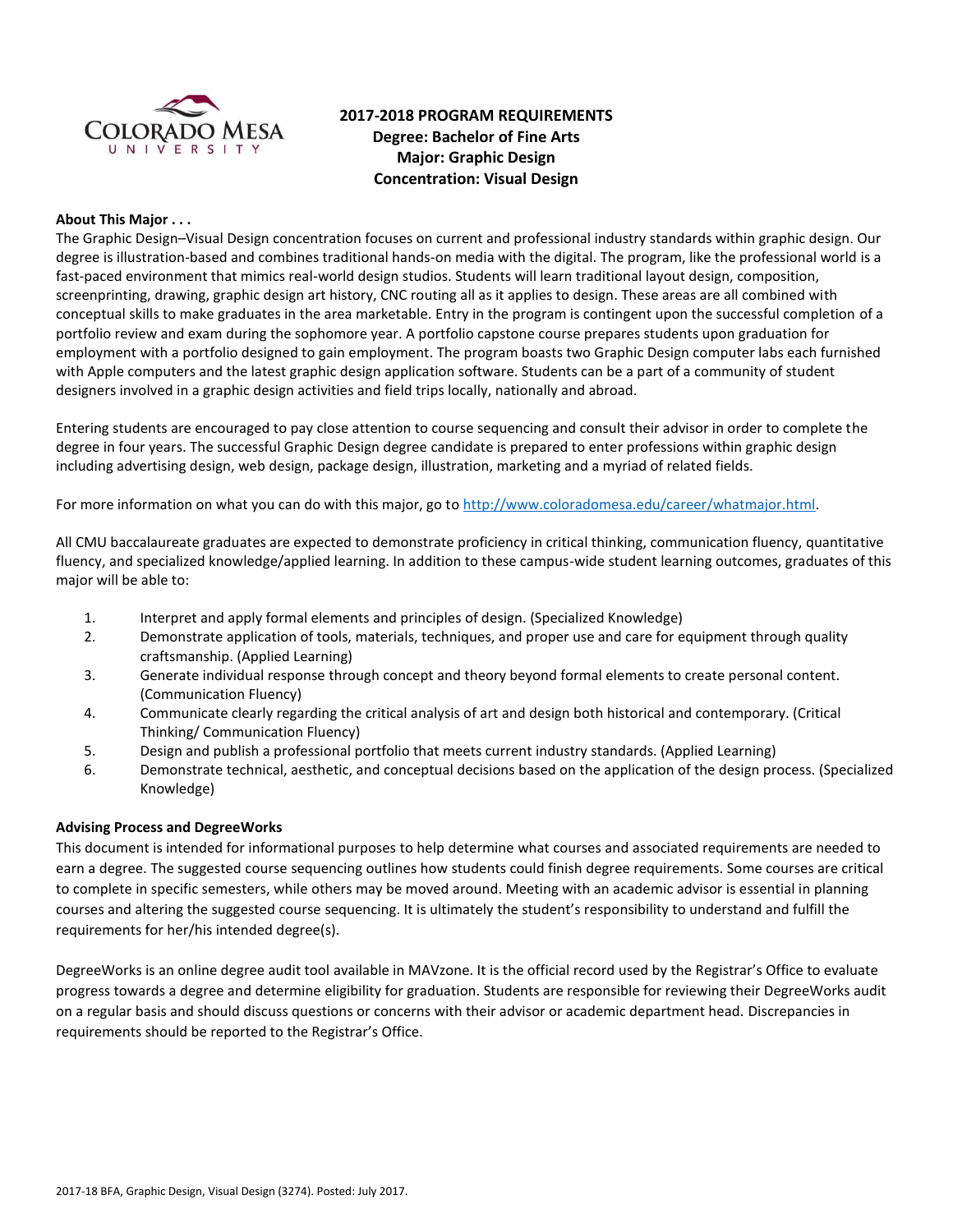## **Graduation Process**

Students must complete the following in the first two months of the semester prior to completing their degree requirements:

- Review their DegreeWorks audit and create a plan that outlines how unmet requirements will be met in the final semester.
- Meet with their advisor and modify their plan as needed. The advisor must approve the final plan.
- Submit the "Intent to Graduate" form to the Registrar's Office to officially declare the intended graduation date and commencement ceremony plans.
- Register for all needed courses and complete all requirements for each degree sought.

Submission deadlines and commencement details can be found at [http://www.coloradomesa.edu/registrar/graduation.html.](http://www.coloradomesa.edu/registrar/graduation.html)

If a student's petition for graduation is denied, it will be her/his responsibility to consult the Registrar's Office regarding next steps.

## **INSTITUTIONAL DEGREE REQUIREMENTS**

The following institutional degree requirements apply to all CMU baccalaureate degrees. Specific programs may have different requirements that must be met in addition to institutional requirements.

- 120 semester hours minimum.
- Students must complete a minimum of 30 of the last 60 hours of credit at CMU, with at least 15 semester hours in major discipline courses numbered 300 or higher.
- 40 upper-division credits (an alternative credit limit applies to the Bachelor of Applied Science degree).
- 2.00 cumulative GPA or higher in all CMU coursework.
- A course may only be used to fulfill one requirement for each degree/certificate.
- No more than six semester hours of independent study courses can be used toward the degree.
- Non-traditional credit, such as advanced placement, credit by examination, credit for prior learning, cooperative education and internships, cannot exceed 30 semester credit hours for a baccalaureate degree; A maximum of 15 of the 30 credits may be for cooperative education, internships, and practica.
- Pre-collegiate courses (usually numbered below 100) cannot be used for graduation.
- Capstone exit assessment/projects (e.g., Major Field Achievement Test) requirements are identified under Program-Specific Degree Requirements.
- The Catalog Year determines which program sheet and degree requirements a student must fulfill in order to graduate. Visit with your advisor or academic department to determine which catalog year and program requirements you should follow.
- See "Requirements for Undergraduate Degrees and Certificates" in the catalog for a complete list of graduation requirements.

## **PROGRAM-SPECIFIC DEGREE REQUIREMENTS**

- A grade of "B" or higher in all coursework toward the foundation area.
- To continue in the program and eventually graduate as graphic design majors a student must earn, within no more than three attempts, at least a grade of "B" in the major requirements.
- No more than 6 semester hours of independent study courses can be used toward the degree.
- KINA Activity courses can NOT be used to fulfill general elective credit requirements.
- In an effort to meet industry standards, Macintosh computers are used exclusively in all computer-based ARTG courses. Majors are strongly advised to consider purchasing a Macintosh and related print and web publication software for personal use.
- ARTG 300-level courses and ARTG 400-level courses may be taken upon acceptance into the Graphic Design Program.
- Admission in the program after the sophomore year will be contingent upon the student's satisfying the following requirements:
	- a. Completion of Graphic Design Admission Application Form.
	- b. Completion of ARTE 101 Two-Dimensional Design, ARTE 102 Three-Dimensional Design, ARTG 215 Graphic Design I, ARTG 221 Graphic Design II, and ARTG 222 Illustration I with a grade of B or A.
	- c. A grade of B or A in all coursework in the major.
	- d. Successful completion of the Graphic Design entrance exam with a minimum score of 80%.
	- e. Portfolio Review comprised of Graphic Design work that meets the established Portfolio Review Criteria.
	- f. Transfer students must pass the Portfolio Review and entrance exam to be formally accepted into the Graphic Design Program.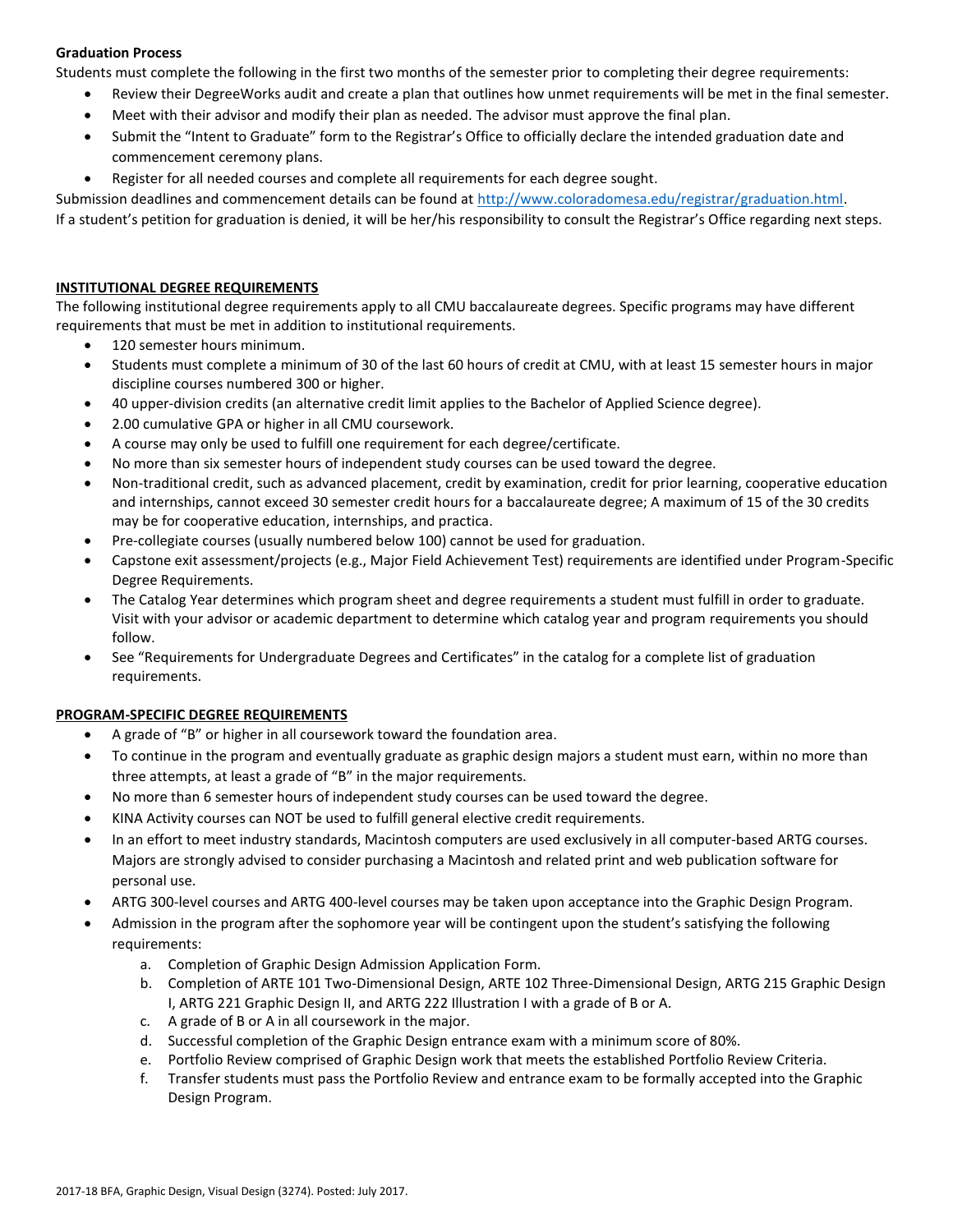## **ESSENTIAL LEARNING REQUIREMENTS** (31 semester hours)

See the current catalog for a list of courses that fulfill the requirements below. If a course is an Essential Learning option and a requirement for your major, you must use it to fulfill the major requirement and make a different selection for the Essential Learning requirement.

**English** (6 semester hours, must receive a grade of "C" or better and must be completed by the time the student has 60 semester hours.)

- ENGL 111 English Composition (3)
- ENGL 112 English Composition (3)

**Mathematics** (3 semester hours, must receive a grade of "C" or better, must be completed by the time the student has 60 semester hours.)

MATH 110 - College Mathematics (3) or higher

#### **Humanities** (3 semester hours)

 $\Box$  Select one Humanities course (3)

#### **Social and Behavioral Sciences** (6 semester hours)

- $\Box$  Select one Social and Behavioral Sciences course (3)
- $\Box$  Select one Social and Behavioral Sciences course (3)

### **Natural Sciences** (7 semester hours, one course must include a lab)

- $\square$  Select one Natural Sciences course (3)
- $\Box$  Select one Natural Sciences course with a lab (4)

### **History** (3 semester hours)

 $\Box$  Select one History course (3)

### **Fine Arts** (3 semester hours)

 $\Box$  Select one Fine Arts course (3)

#### **OTHER LOWER-DIVISION REQUIREMENTS**

**Wellness Requirement** (2 semester hours)

- $\Box$  KINE 100 Health and Wellness (1)
- $\Box$  Select one Activity course (1)

## **Essential Learning Capstone** (4 semester hours)

Essential Learning Capstone must be taken after completion of the Essential Learning English and Mathematics requirements, and when a student has earned between 45 and 75 hours.

- ESSL 290 Maverick Milestone (3)
- $\square$  ESSL 200 Essential Speech (1)

**FOUNDATION COURSES** (15 semester hours, must pass all courses with a grade of "B" or higher.)

- ARTE 101 Two-Dimensional Design (3)
- ARTE 102 Three-Dimensional Design (3)
- $\Box$  ARTE 118 History of Art, Prehistory to Renaissance (3)
- ARTE 119 History of Art, Renaissance to Present (3)
- $\Box$  ARTS 151 Foundation Drawing I (3)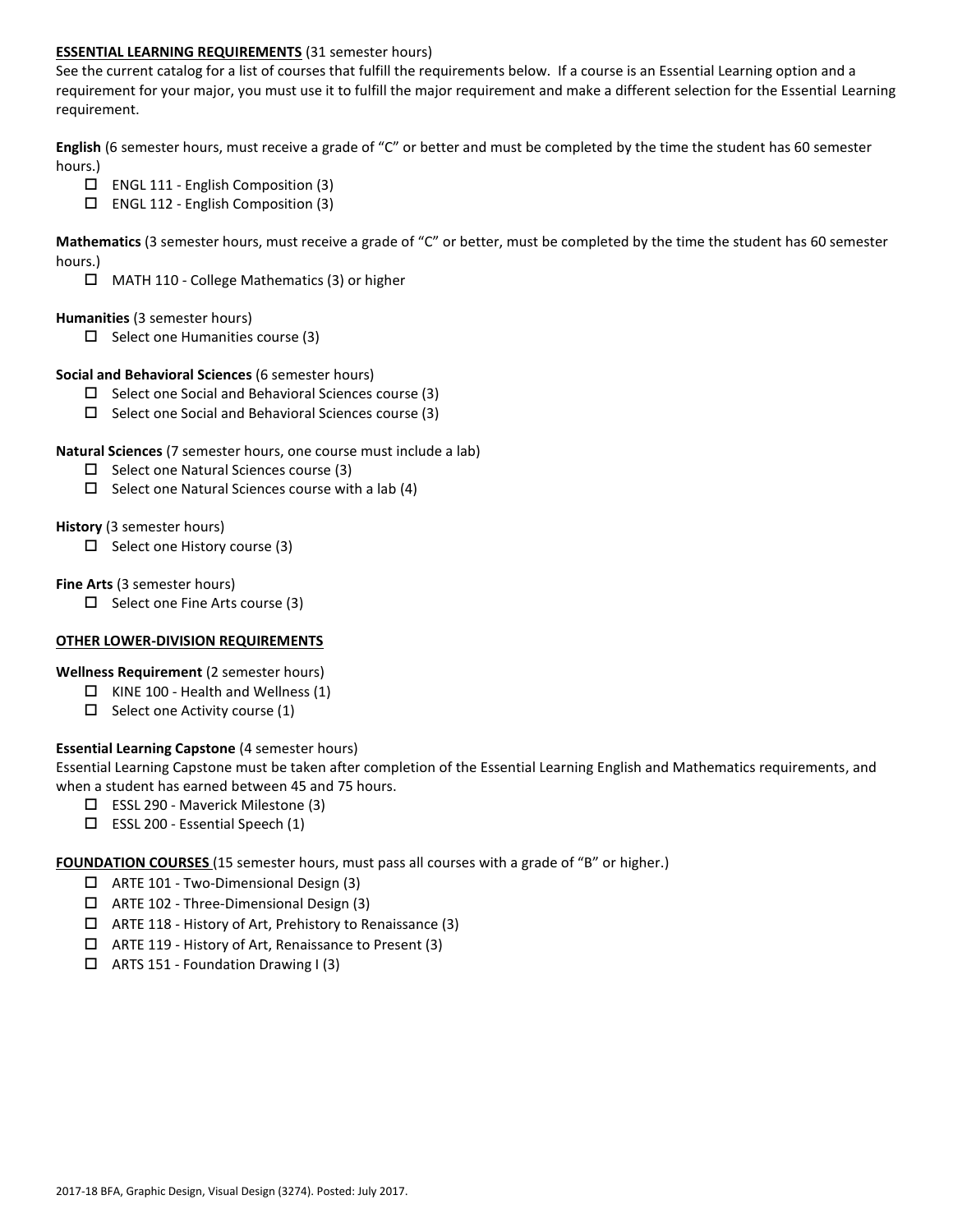**BFA, GRAPHIC DESIGN, VISUAL DESIGN REQUIREMENTS** (51 semester hours, must pass all courses with a grade of "B" or higher within no more than three attempts.)

**Art History Course** (3 semester hours)

ARTH 324 - History of Graphic Design (3)

**Graphic Design Courses** (48 semester hours)

- $\Box$  ARTG 122 Design It! (3)
- ARTG 215 Graphic Design I (3)
- ARTG 221 Graphic Design II (3)
- $\Box$  ARTG 222 Illustration I (3)
- ARTG 301 Digital Illustration (3)
- $\Box$  ARTG 320 Letterforms and Typography (3)
- $\Box$  ARTG 321 Advanced Typography (3)
- $\Box$  ARTG 333 Illustration II (3)
- $\Box$  ARTG 337 Illustration III (3)
- ARTG 338 Advertising Design I (3)
- $\Box$  ARTS 360 Sketchbook (3)
- $\Box$  ARTG 401 Digital Painting (3)
- ARTG 405 Website Design (3)
- $\Box$  ARTG 406 UX Design (3)
- ARTG 450 Identity Design (3)
- ARTG 493 Portfolio Development (3)

**GENERAL ELECTIVES** (All college level courses appearing on your final transcript, not listed above that will bring your total semester hours to 120 hours. Excludes KINA activity courses. 17 semester hours, additional hours of upper division may be needed.)

| . . |  |
|-----|--|
| . . |  |
| . . |  |
|     |  |